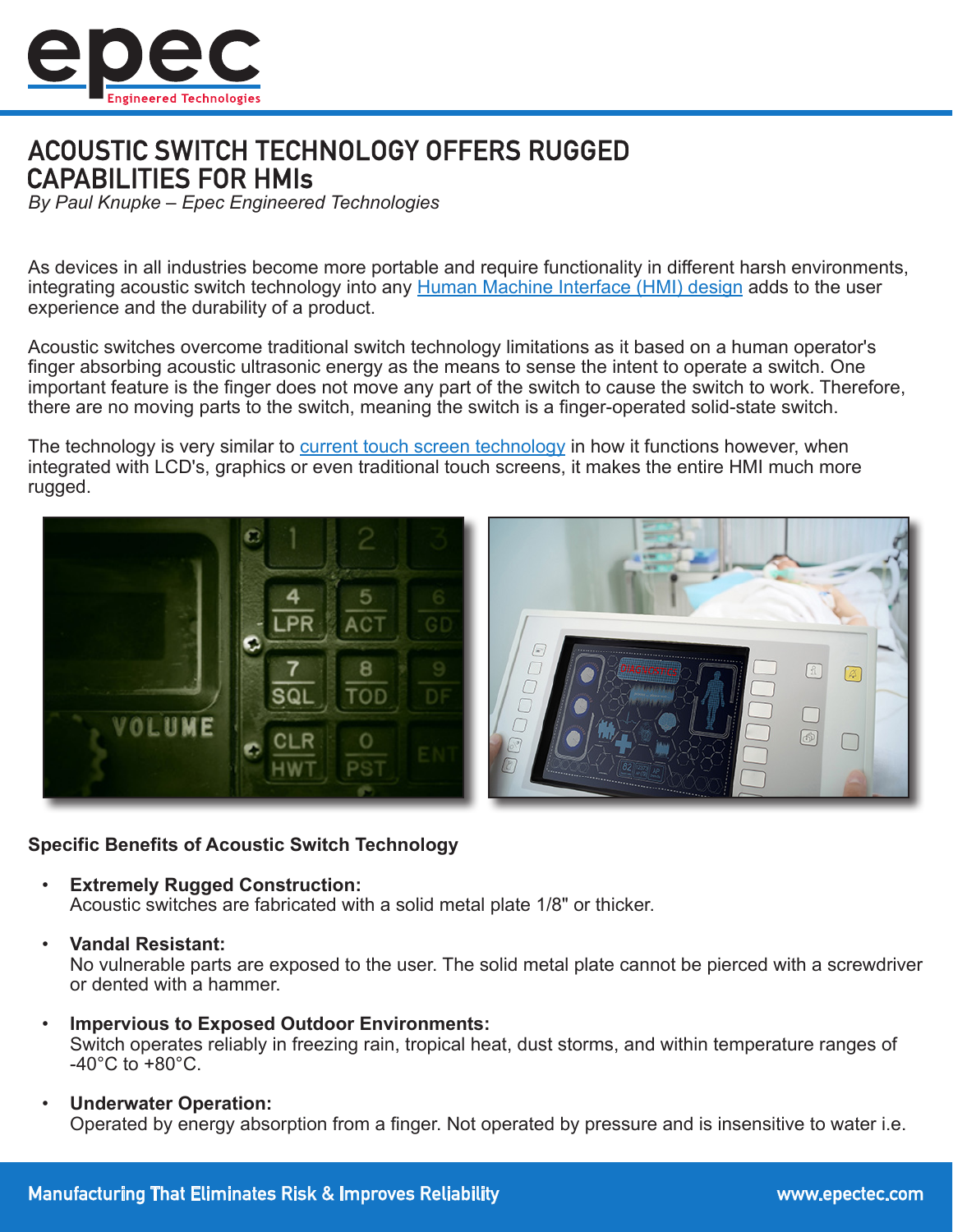

water pressure and will not activate acoustic switches.

#### • **Waterproof:**

Naturally waterproof to the edge of the solid metal plate where normal seals can be used to seal against the enclosure. This is perfectly suited for National Electrical Manufacturers Association (NEMA) and IP65 enclosures.

#### • **Explosion Proof:**

No closing or opening electrical contact surfaces that can cause an arc.

- **Self-Diagnostics and Failure Detection:** Constantly sensing untouched ring-down oscillations provides failure detection and notification before the acoustic switch is pressed.
- **Resistant to Aggressive Cleaners and Solvents:** Solid metal operator surface is safe for pressure cleaning and solvents that normally attack plastic switch surfaces.
- **Self-shielding:**

Solid metal plate construction functions as a natural Electromagnetic Interference (EMI), Radio-Frequency Interference (RFI), and Electrostatic Discharge (ESD) shield.

#### **Integrated Technologies**

Acoustic switches can be combined with other technologies to create cost effective and visibly efficient user experiences. Below are some typical examples of the different technologies that can be combined with acoustic switched to create effective HMI's.

#### • **Rubber Keypads/Membrane Switches:**

Many applications require the durability of the acoustic switch but the user still needs a tactile feel to operate the device. By integrating a rubber keypad of membrane switch the user feels the switch being actuated even though it is not necessary to trigger the switch. Aerospace applications are where this method is frequently used.

### • **LCD's:**

By using displays in the HMI we can create a user experience with exceptional functionality as the outer rim of the display is surrounded by a rugged acoustic switch matrix. We can then program the software and firmware to create the user experience as the buttons are actuated until the display prompts for a user input.

#### • **Backlighting:**

By using LED's or incandescent back lighting, the buttons on the switch can be illuminated in different fashions. The entire unit can be backlit or we can program the software to guide the user through the experience by selective lighting using light guide panels.

#### • **Touch Screens:**

While this technology is very similar to touch screens, it has significant advantages including being water resistant.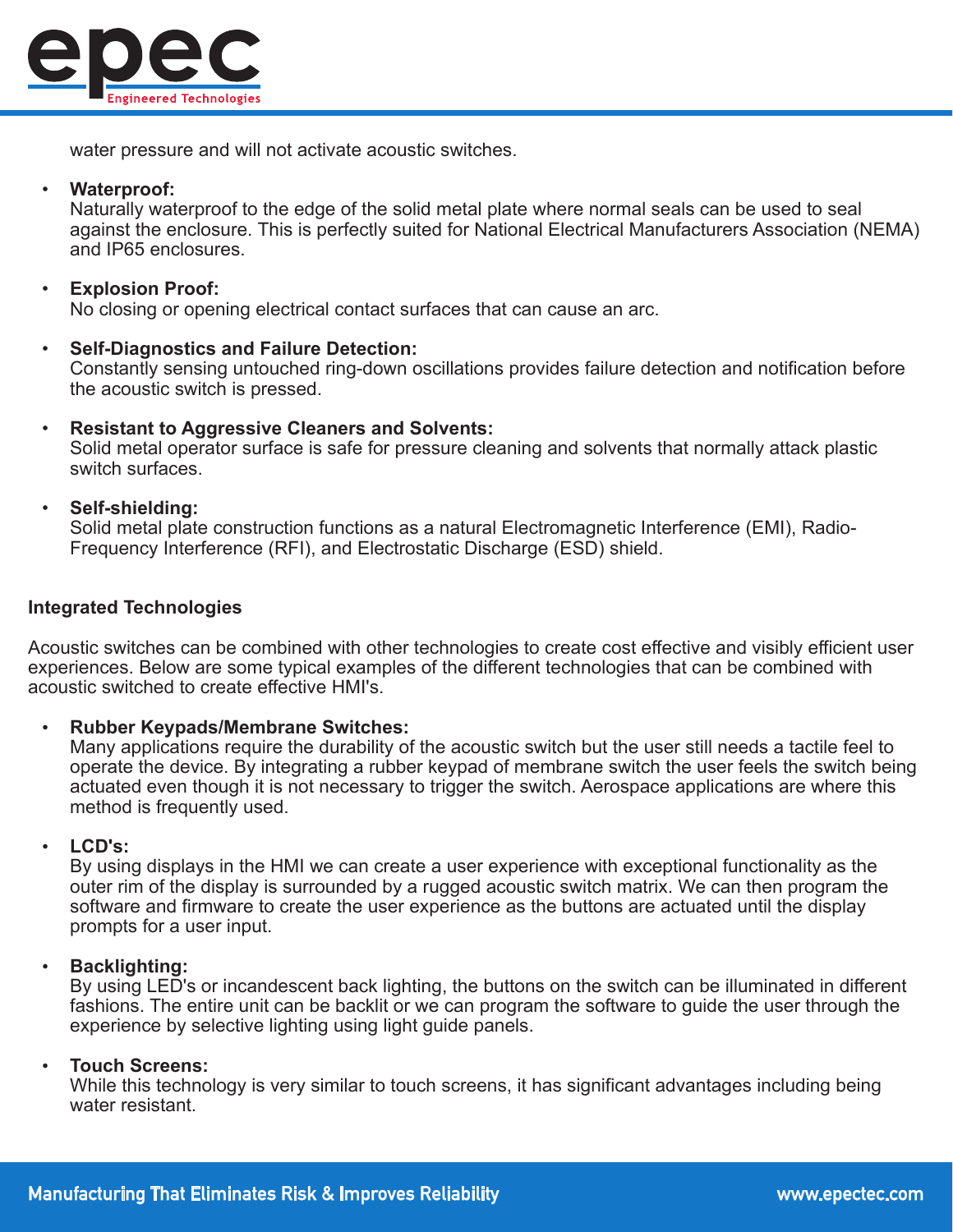

## **How Much Does This Effect Cost?**

The biggest question we receive on this technology is about the cost because of all of the benefits that it provides. With experience in developing this technology we're capable of keeping the overall cost difference to traditional switch technology to only 10-15% in most cases. There is however significant cost differential in the life of the product and customers often experience a 100% increase in the life of the HMI even in high use applications.

## **Technical Overview of Acoustic Switches**

It is always helpful to try to understand a little about how this technology works. The acoustic switch has a resonate element also called a resonate cavity. This resonates at a specific frequency when energy is applied for a brief moment. Physics has shown that the applied energy can be directed and isolated to a defined area even if the resonate cavity is part of a larger piece of material. This allows for multiple resonate elements to be contained in a larger, single piece of material to form a physical switch array. Practical acoustic switches are made from solid aluminum or stainless steel sheets. A resonate cavity is created



**Figure 1:** Transducer and Energy Trapping Depression

between the outer surface (operator touch point) and the rear surface. Energy is transferred to the resonate cavity by means of an ultrasonic transducer that is mounted to the rear surface of the metal sheet. The ultrasonic transducer has two purposes. It first must generate an acoustic energy burst that is transferred to the resonate cavity. It then must sense the magnitude of the oscillations during the energy decay over time.

One of the key elements of the acoustic switch is directing and isolating the energy to a defined area. Figure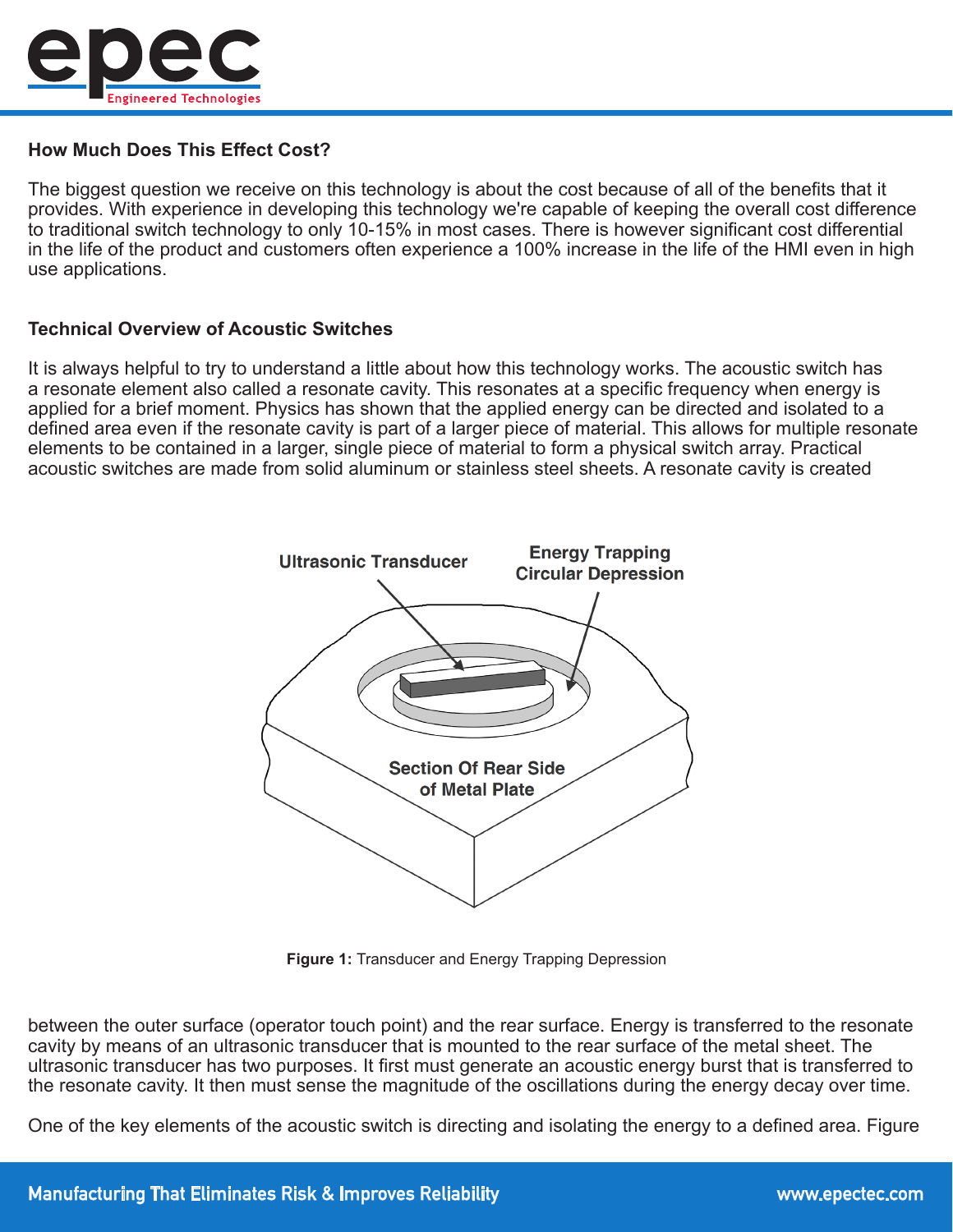

1 shows the rear surface of a section of metal sheet with an ultrasonic transducer attached. Surrounding the transducer is a shallow circular depression. The inside diameter of this depression is the feature that redirects the energy from the surface of the metal plate to the opposite face of the metal plate. Acoustic switches can be mounted very close to each other on the same metal plate with a high level of signal isolation so that switches do not interfere with each other.

The transducer has two metalized surfaces. One surface is attached to the metal plate and the other surface is the opposite exposed parallel plane. An electrical connection is made to the exposed plane with a low mass connection such as a spring. Interface electronics are mounted immediately behind the ultrasonic transducers to maintain transducer signal integrity. This connection should absorb little of the acoustic energy for best acoustic switch operation.

The ultrasonic transducer provides a burst of energy to start the ultrasonic oscillations in the resonate cavity. It then operates as a listening device for sensing the length of time for ring-down. The acoustic switch does not know when a human operator will touch the switch. The acoustic switch must be energized with the oscillation ring-down sensed on a continuing, frequent, basis (as little as 200 microseconds.



**Figure 2:** Untouched Acoustic Switch Transducer Signals

Figure 2 shows one of these energizing and ring-down cycles. The ultrasonic transducer is energized with a burst of ultrasonic energy in the vicinity of 1.5 MHz to start the oscillation. There is a short delay shown in the graph as a gap in signal where the transducer is electronically switched between a driving device and a sensing device. After the transition, the transducer senses the peak amplitude of the ring-down oscillations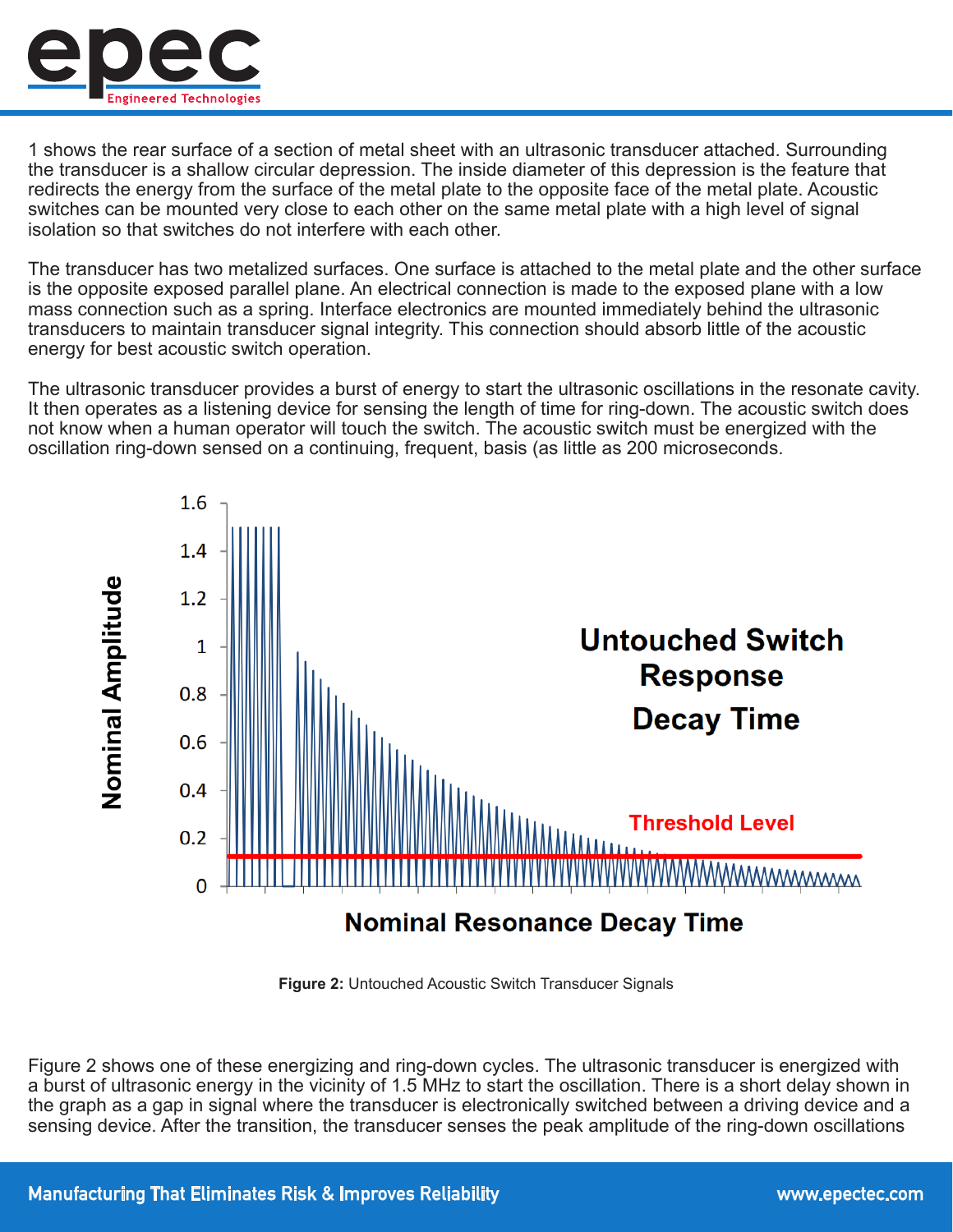

as a decaying logarithmic curve. An arbitrary threshold level is established as noted by the red line.

The electronic circuitry counts the number of times that the amplitude of the oscillations crosses the threshold level until the oscillations decay and no longer cross the threshold level. The count of the times the oscillations crosses the threshold level is an indication of the "normal" untouched switch decay time. Figure 3 shows the same acoustic switch while being touched with a human finger on the opposite face of the metal plate. The finger absorbs some of the acoustic energy so that the number of ring-down oscillations



**Figure 3:** Touched Acoustic Switch Transducer Signals

crossing the threshold level is fewer than the untouched acoustic switch.

As soon as a finger is removed, the ring-down curve reverts back to Figure 2. A comparison of oscillation count above the threshold level provides the indication of touching the acoustic switch's front surface.

Acoustic switch electronics can mimic any standard interface protocol. The electronics can sense any performance degradation from normal that may indicate a future potential failure before the failure is detected by the operator as a non-functioning switch. This diagnostic feature is distinctly unique to acoustic switches and is being used in critical applications.

The front surface solid metal plate (user's side) can be marked using engraving outside of the footprint of the circular depression around the ultrasonic transducer on the rear side. Laser marking will be over or around the footprint of the circular depression around the transducer or a plastic or metal overlay next to or around the circular depression. Energy absorption by the users' finger can be hindered with other materials over a